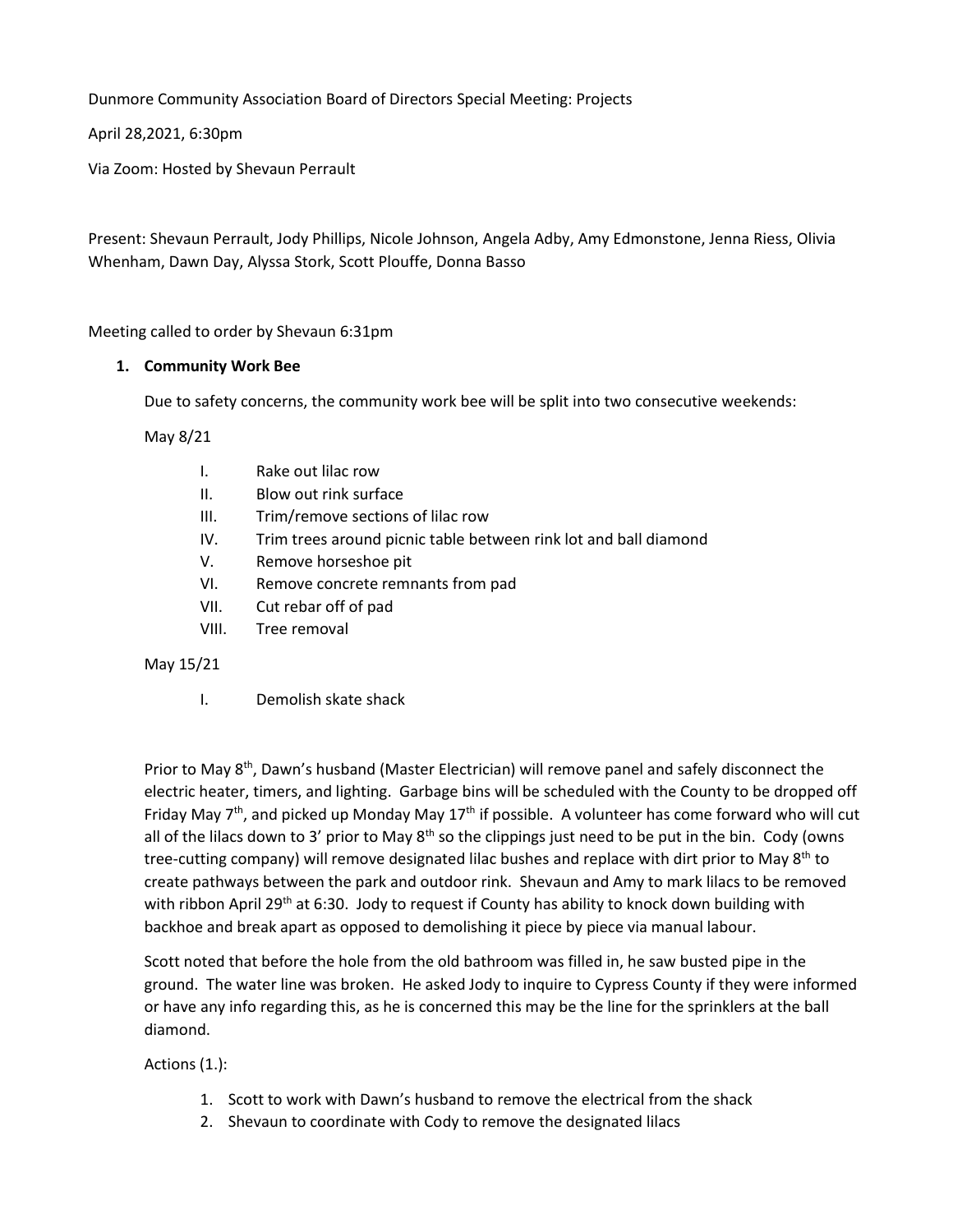- 3. Shevaun and Amy to mark the lilacs to be removed
- 4. Jody to coordinate with County to schedule bins and backhoe (if possible)
- 5. Scott to contact PHF Steel for price to transport teeter-totters and slide, or to see if they will drop a scrap bin for metal at the park.
- 6. Nicole to order line locates for row beside skate shack

*Motion: Jody made motion to proceed with timeline outlined above and approval of the action items regarding the community work bee – carried*

# **2. Rebuild Skate Shack**

Jody relayed information that Cypress County would like to be informed of the plans and specs for the new Skate Shack before we begin the rebuild. We still need to get final pricing comparisons between plexi, reinforced, tempered glass, and polycarbonate (unbreakable glass 200x).

*Motion: Olivia made motion to agree shatter-proof glass will be used for the building– carried*

Scott asked Jody to confirm with the County if we need to pull permits for the job. Jody asked if water line runs under the existing skate shack, and if that will complicate the job if we are pouring a cement pad. Scott believes it does, and suggested we shift the new shack West to rest where the old bathroom was. Scott confirmed that Randy from Prairie Concrete has generously donated the materials, labour and equipment to pour the new 12x20' pad and will coordinate with him when we are ready. Scott will be on building sub-committee and oversee volunteers for the rebuild. He will coordinate with the County rep prior to proceeding. A general timeline of Fall 2021 was established.

Actions (2.):

- a. Jody to provide plans for skate shack build to Cypress County
- b. Jody to inquire to Cypress County about permit requirements

*Motion: Amy made motion to approve action items regarding skate shack– carried*

## **3. Dunmore Days Planning Committee**

Olivia Whenham volunteered to chair the Dunmore Days Planning Committee. Dawn Day and Nicole Johnson will also sit on the committee, and will be joined by 2 community volunteers who have signed up so far. Their first meeting is May 26<sup>th</sup> 7pm via Zoom.

Actions (3.):

a. Jody to e-mail Olivia the community volunteer list for the Dunmore Days Planning Committee prior to the meeting

*Motion: Nicole made motion to approve the Dunmore Days Planning Committee members and action items (3.)– carried*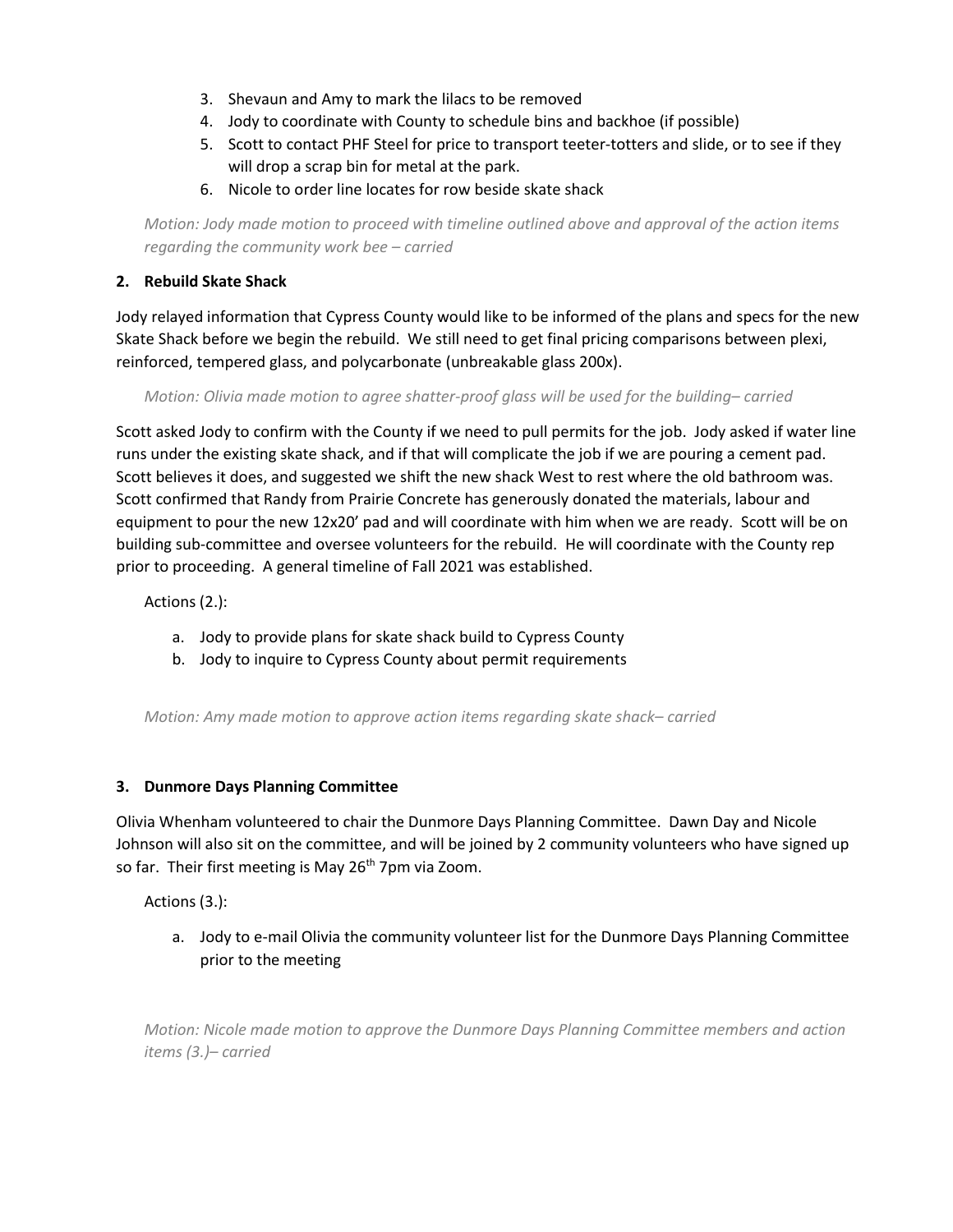# **4. West Side Park (7:30pm – Zach Zubrecki (Blue Imp), Dan Hamilton, and Richard Oster Joined the meeting)**

Zach confirmed the current order (5 pieces) takes 4-5 weeks to manufacture. If we decide to remove the classic fire engine and octopus climb, Mickey Franz (installer) would do it himself. He would cut off posts and legs, disassemble, re-powder coat at their facility, and then install a channel grid system to which the equipment would be welded to. The old piles would be pulled out. It would take 1.5 days to disassemble, new hardware would have to be used, and once equipment is removed it would have to be modified to meet current safety code. Touch-up paint is not recommended as it is extremely time consuming and will not have the same lifetime expectancy as powder coat.

Richard Oster inspected the park enclosures and advised the smaller one (S) is made of railway ties and has steel pins sticking out. In addition, the rock in the small enclosure is not adequate, and the distance from berm to equipment is not great enough to meet safety regulations. We will need to expand the enclosure and either pour a new concrete berm or use treated lumber as an option. Pricing for this job was not in our original quote.

Zach was asked about what we can expect in terms of concrete under the lighthouse and teeter-totters which are coming out. He said teeters will be easy, but does not know about lighthouse because that design is extremely outdated and specs may be hard to find.

Richard advised we can re-use the existing rock from the enclosures. It will be stock-piled in the parking lot. LMT has donated a track hoe, and Art's Excavating has donated a loader. He will leave approximately 3" of rock in the enclosure to prevent dirt mixing in. Richard estimates when the rock is replaced, we will be 6-8" short of the 12" depth needed for safety. He recommends a stone-slinger to add in the new rock with volunteers holding plywood to protect the new equipment. Dawn confirmed that Dan Schuler (DDK) charges \$150/hr. Richard estimates removing the rock will be 1 day's work, and he will need 1 week's notice to arrange the equipment. Dan Hamilton will arrange a gravel truck and to haul away the old railway ties around the small enclosure at the same time.

Olivia asked Zach about adding a "Thank You" sponsor sign to the park to express appreciation for the companies contributing so generously to the project. He confirmed we just need to get him the list of names.

Tentative timeline set: Final Order must be received by Zach by Friday May 7<sup>th</sup>. He will have the drawings back in 24 hours. Tentative installation target date: June 25&26 (will not be scheduled until order finalized).

Zach advised that payment is due at the end of the project, no down payment required. Also confirmed we can choose any color scheme we want, there is no additional fee for customization.

8:12pm – Zach Zubrecki, Richard Oster, and Dan Hamilton left the meeting

Directors agreed to meet at the park tomorrow evening at 6:30 to view all equipment in person and make final decision about painting vs powder-coating and take a look at small enclosure options, as well as additional equipment options and colors.